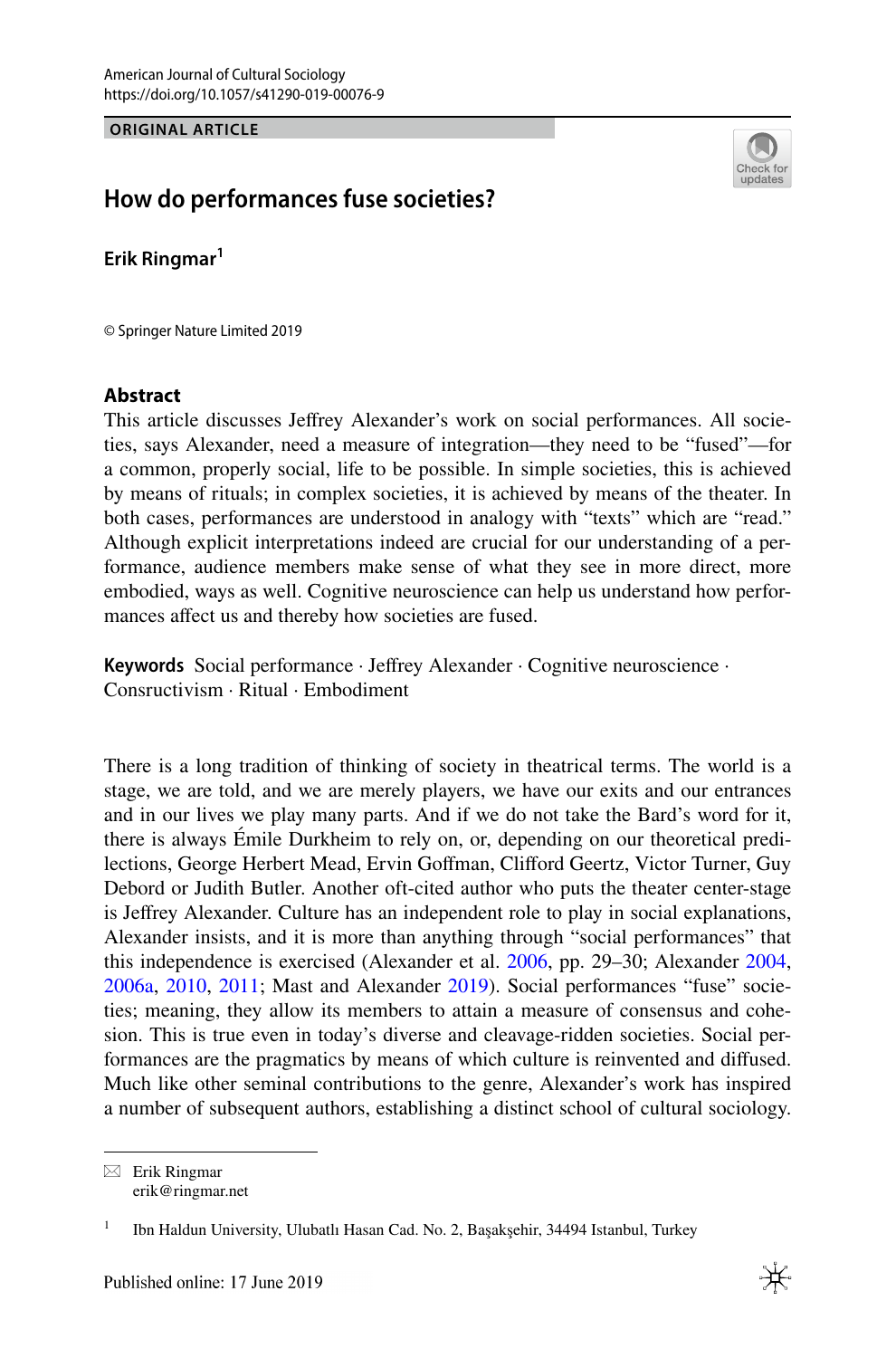Under this program, what cultural sociologists should do more than anything is to study the impact that social performances have on the societies in which they are staged. The suggestion to be developed in this article is that theatrical approaches to social life, including Alexander's, have much to learn from recent research in cognitive neuroscience. Given his astute insights into human psychology, William Shakespeare may indeed have anticipated some of these results, and the same can possibly be said regarding the roster of recent scholars. Yet there are limits to how far sheer intuition can take us. This is particularly the case when it comes to our understanding of how theatrical performances achieve their efects. Not considering this research, or not considering it in sufficient detail, cultural sociologists of Alexandrian persuasions have ignored evidence which would strengthen their arguments.<sup>1</sup>

Strikingly, theater scholars have not been equally reticent. There is today a burgeoning feld of neuro-cognitive theater studies whose contributors have no qualms whatsoever about reaching out to the hard sciences (McConachie [2008](#page-13-1); McConachie and Hart [2010;](#page-13-2) Blair [2008](#page-11-5); Lutterbie [2011;](#page-13-3) Cook [2010\)](#page-12-0). What these scholars want to know is *inter alia* how performances are interpreted by audiences; how attention, memory and imagination work; and how our explicit interpretation of a play relates to our intuitive appreciation of it (McConachie [2010,](#page-13-4) p. *x*). Addressing questions such as these, Bruce McConachie, one of the pioneering scholars, relies heavily on George Lakoff and Mark Johnson's work on metaphors and embodiment, while Rhonda Blair, another pioneer, invokes Antonio Damasio, Gilles Fauconnier, Mark Turner and Joseph LeDoux (McConachie [2008,](#page-13-1) pp. 23–63; cf. Lakof and Johnson [1999](#page-13-5), [2003;](#page-12-1) Blair [2008,](#page-11-5) [2009](#page-11-6); Damasio [1994;](#page-12-2) Fauconnier and Turner [2003](#page-12-3); LeDoux [1996](#page-13-6)). Meanwhile, Amy Cook discusses the cognitive mechanisms that allowed actors in Shakespeare's time to remember their lines, and John Lutterbie draws on the writings of Evan Thompson, Marc Lewis, and J.A. Scott Kelso in developing nothing less than a "general theory of acting" (Cook [2010](#page-12-0); Lutterbie [2011](#page-13-3), pp. 21–128; cf. Kelso [1995](#page-12-4); Lewis [2005;](#page-13-7) Thompson [2010\)](#page-14-0). Yet there are many other scholars who write on the same themes. Indeed, the feld is rapidly becoming institutionalized—with cohorts of PhD students, annual conferences, edited volumes and special issues of academic journals.<sup>[2](#page-1-1)</sup>

The suggestion to be developed in this article is that the work of these neurocognitive theater scholars has much to contribute to discussions taking place among cultural sociologists. More specifcally, their perspective would add a layer of scientifc understanding to work done on the cultural sociology of performances. Cultural sociologists too need to ask how it is that social performances achieve their efects: how social performances are interpreted by their audiences; how public imagination, attention and memory work; and how shared processes of explicit deliberation relate

<span id="page-1-1"></span><sup>&</sup>lt;sup>2</sup> The field is summarized in contributions to McConachie and Hart  $(2010)$  $(2010)$  and in special issues of the Theatre Journal, 59:4, 2007, and the Journal of Dramatic Theory and Criticism, 25:2, 2011. A leading publisher, Palgrave, has launched a book series on the theme of "cognitive studies in literature and performance," edited by Bruce McConachie and Blakey Vermeule.



<span id="page-1-0"></span><sup>&</sup>lt;sup>1</sup> In what follows other versions of cultural sociology will not be discussed. On the implications of a neuro-cognitive perspective for Collins ([2004\)](#page-12-5); see, inter alia, Heinskou and Liebst ([2016\)](#page-12-6), Liebst ([2019\)](#page-13-8), Heider and Warner [\(2010](#page-12-7)).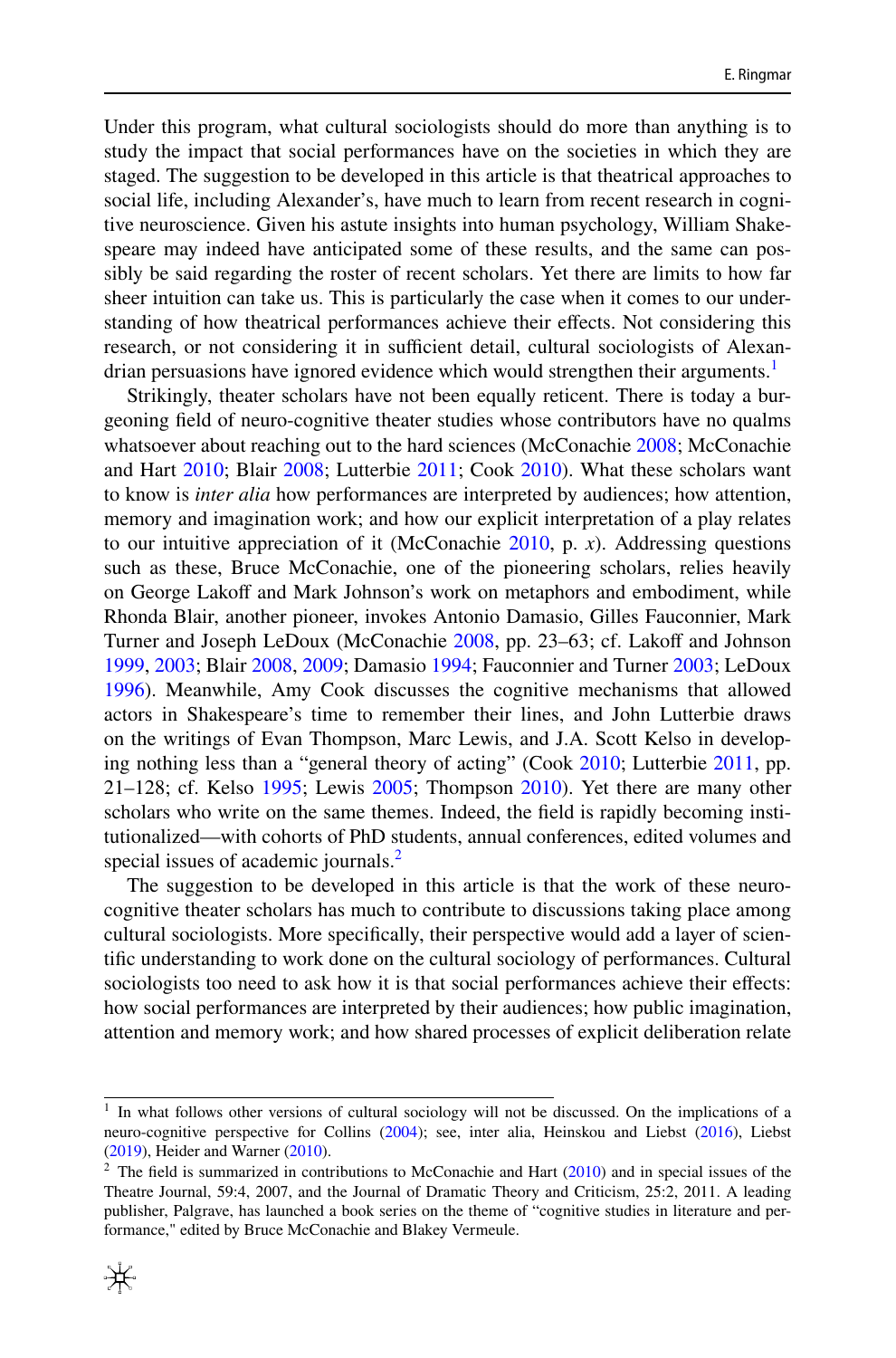to other, more tacit, forms of knowledge. Looking for answer to questions such as these, the pragmatics of culture can be given a neuro-cognitive foundation. Instead of merely insisting that social performances fuse societies, we should investigate how they do it.

#### **Performing culture**

Alexander's argument takes off from an ideal-typical distinction between two kinds of societies—between "simple" societies and "complex" (Alexander [2004](#page-11-1), p. 529). Simple societies are "fused," meaning *inter alia* that their inhabitants are united around a shared sets of beliefs, values and meanings. Complex societies, by contrast, are "defused," meaning that unity and integration are far more difficult to achieve (Alexander [2004,](#page-11-1) p. 528). This is a problem since all societies require its members to attain a measure of agreement on basic principles if a common life is to be possible. In all societies, Alexander explains, fusion is achieved by performative means. And here he makes another ideal-typical distinction between performances of two kinds—rituals and the theater. It is rituals that characterize simple societies while theatrical performances characterize complex societies. In rituals, the whole community joins together to perform certain actions; in the theater, by contrast, most people are members of audiences who watch actors performing on a stage. This is the case with ordinary theatrical productions, but it is also the case for what Alexander refers to as "social performances," performances staged by social and political actors in front of other members of society in order to make points, argue cases, arouse emotions and instill values.

Although Alexander's two societies may remind us of hardy perennials such as the distinction between *Gemeinschaft* and *Gesellschaft* or between "enchantment" and "disenchantment," he is, in contrast to the frst generation of sociologists, not describing a process of modernization. After all, Greece of the ffth century BCE too made frequent use of the theater and classical Greece was not modern. What matters is rather whether a society has a public space in which people gather to refect on themselves and on the lives they have in common. Such a public space provides a stage on which theatrical performances can be presented; and it is by making something appear in public that other members of society are forced to pay attention and to react (Alexander [2004](#page-11-1), p. 543, cf. [2006b,](#page-11-7) pp. 250-252, 303-306). Theatrical performances belong to societies in which politics has become a common concern and where people, including their leaders, need to convince each other of the wisdom of a certain action, policy or outlook. The theater is a part of the mechanics of communal deliberation.

In all social performances, both ritualistic and theatrical, it is a society's culture that is being performed, or what Alexander refers to as, "the universe of basic narratives and codes and the cookbook of rhetorical confgurations from which every performance draws" (Alexander [2004](#page-11-1), p. 550). He compares culture to a text, to a semiotic system, but insists that texts must be read for their meanings to be interpreted. Culture requires a "pragmatics" and this is what performances provide. It is as performed that culture is expressed and experienced. In simple societies, says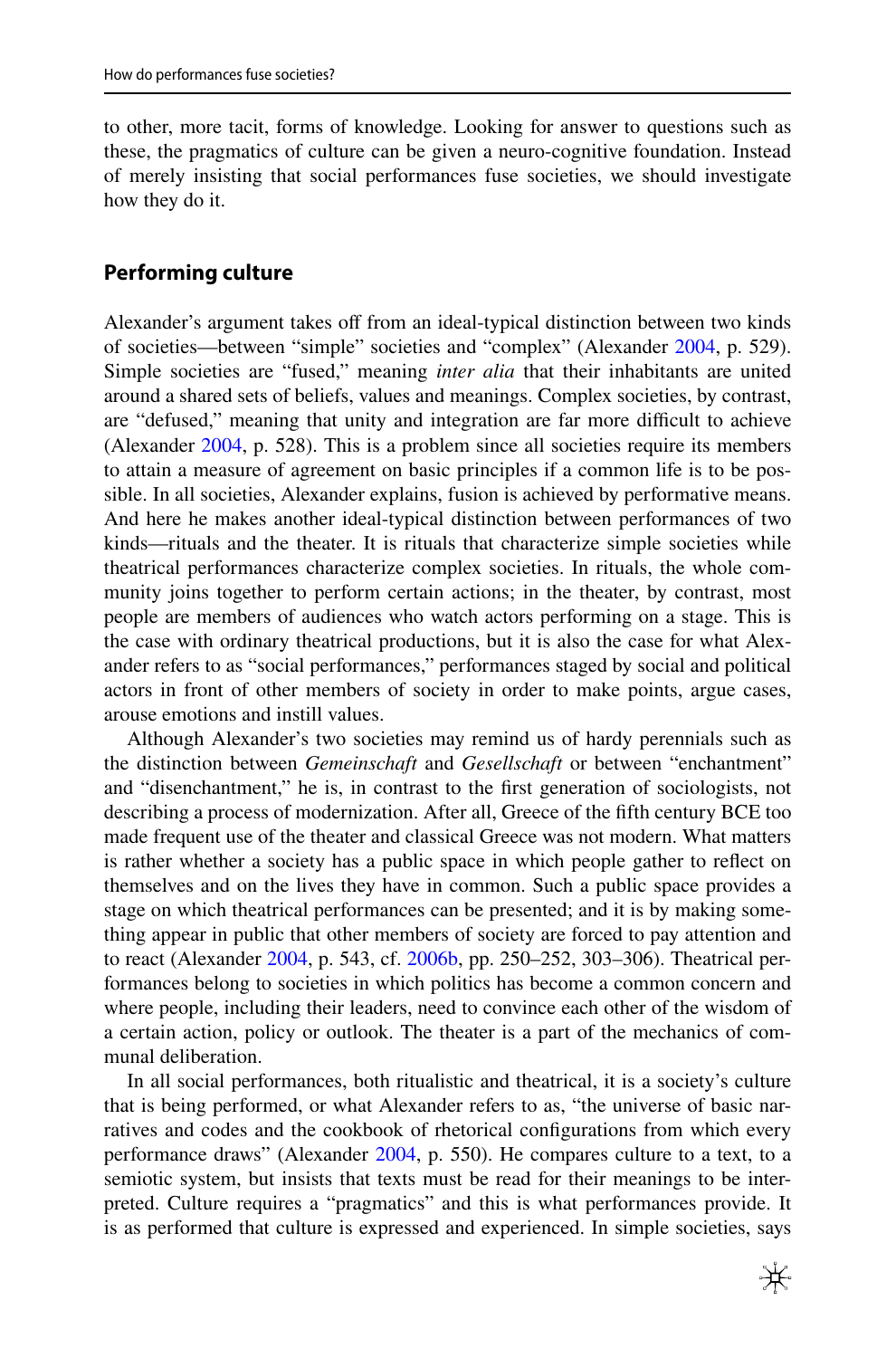Alexander, with a nod to the efervescence of Durkheim's Aborigines, participants use their bodies in order to "literally become the text"—"their goal being to project the fusion of human and totem, 'man and God,' sacred and mundane" (Alexander [2004,](#page-11-1) p. 535). In complex societies, by contrast, performances are based on scripts—"the action-oriented subset of background understandings"—created by specific authors or improvised by specific actors (Alexander [2004,](#page-11-1) p. 550). "It is not 'culture' that creates scripts, but pragmatic eforts to project particular cultural meanings in pursuit of practical goals" (Alexander [2006a,](#page-11-2) p. 91).

Alexander talks about performances as a "process of cultural extension," referring to the way in which the meanings and values of the script are extended from the actors to the members of the audience. "When this is done successfully, the audience will identify psychologically with the characters on the stage and project themselves into them" (Alexander [2004](#page-11-1), p. 531). The result is a sense of fow, a "loss of self-consciousness and a lack of concern for—even awareness of—the scrutiny of observers outside the action itself" (Alexander [2004,](#page-11-1) p. 548). This is how also contemporary, complex, societies achieve a degree of fusion. Alexander gives the 9/11 terrorist attacks as an example (Alexander [2006a](#page-11-2), pp. 91–114). The attack on the World Trade Center in New York was a social performance staged by Al-Qaeda, but the counter-performance staged in American media—in which heroic fremen and bereaved relatives featured prominently—"revealed the strength of an ideal American core" (Alexander [2006a,](#page-11-2) p. 99). By means of this counter-performance, a normally quite de-fused society was suddenly fused.

#### **Texts, performances and interpretations**

Consider frst how to defne culture. Alexander, as we saw, talks about culture as a "universe of basic narratives and codes" and as a "cookbook of rhetorical confgurations." Culture, on this account, is understood as a text. At the same time, he tells us, what matters is not actually the text itself as much as the way it is performed (Alexander [2004](#page-11-1), p. 562). A performance is an example of the pragmatics of culture. A performance is an event, something that happens before us and an experience which we go through together. In rituals, participants and observers "share a mutual belief in the descriptive and prescriptive validity of the communication's symbolic contents and accept the authenticity of one another's intentions" (Alexander [2004,](#page-11-1) p. 527). It is because of this shared understanding that rituals are able to achieve fusion. We make sense of social performances in a similar fashion. Alexander talks about "the psychological identifcation of audience with enacted text," and makes the point that the degree of identifcation varies depending on factors such as people's socio-economic background (Alexander [2006a](#page-11-2), pp. 92–93).

By seeing social life as a text, Alexander defnes interpretation as a matter of "reading." This makes sense. It is by reading texts, after all, that we understand them. Yet as the neuro-cognitive theater scholars are quick to point out, this is not actually how we interpret performances (Diamond [2000,](#page-12-8) pp. 31–43; Mancing [2010](#page-13-9)). The text/reading metaphor is far too logocentric. That is, it puts too much emphasis on explicit cognitive processes. A text is a text, but a performance is a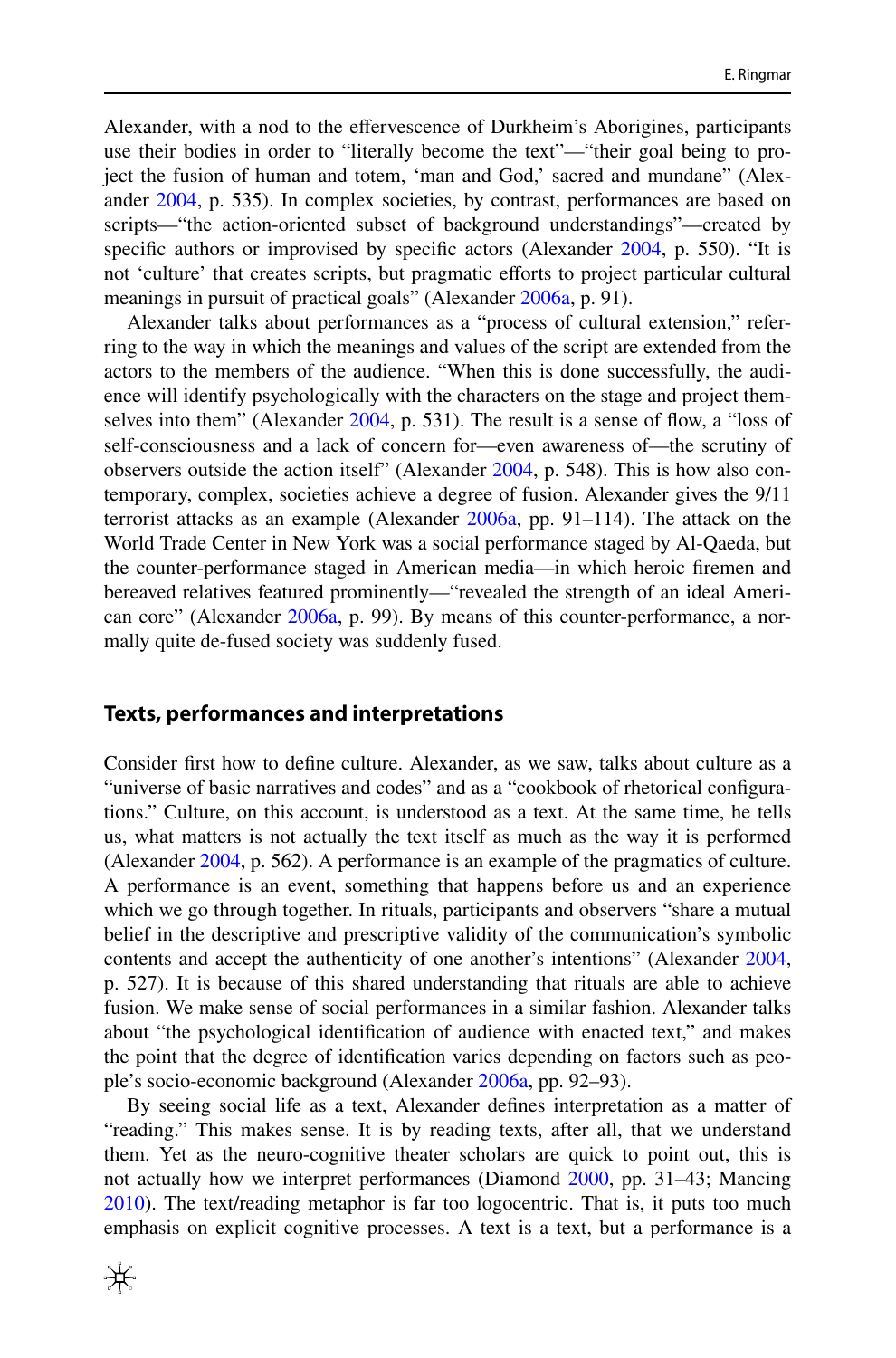performance. The diference is that performances are rich in bodily expressions, conveying experiences which appeal to all of our senses at once. The bodies of the actors have posture and gait; they walk, slouch and dance; they sweat, cry and gesticulate; they whisper, their eyebrows are raised, their arms embrace. When making sense of what is going on here, the conscious minds of the audience members are barely engaged. Instead our comprehension is automatic and instantaneous. What we hear is not a "noise," but a closing door; what we see is not an "object," put a loaded revolver. Alternatively, we might say that reading is far more of a tacit activity than we commonly realize. Texts too—the text of a book—are frst and foremost understood by our bodies and only explicitly interpreted once they are felt. The written word evokes moods—giving us goosebumps, queasy feelings, a persistent sense of tedium—and it is in the moods thus evoked that our explicit interpretations later come to take place (Rokotnitz [2017,](#page-13-10) pp. 273–293; Thiele [2006](#page-14-1), pp. 245–257; Ring-mar [2017](#page-13-11), [2018b](#page-13-12)).

That performances are diferent from texts becomes obvious if we consider how to make sense of dance. Modern dance is surely about something, yet any attempt to express its meaning in words is bound to fail. It is only by means of the performance itself that its "aboutness" can be expressed. This is why we dance, after all. "Judgments, belief, interpretations are suspended," as the phenomenologist and dance scholar Maxine Sheets-Johnstone puts it. "Our experience of the dance is free of any manner of refection. We are spontaneously and wholly intent upon the continuously emerging form which appears before us thoroughly engrossed in its unfolding" (Sheets-Johnstone [2015](#page-14-2), p. 1; cf. Strukus [2011](#page-14-3); [www.watchingdance.](http://www.watchingdance.org) [org](http://www.watchingdance.org)). For Alexander, dance is an integral part of rituals, and it is by means of rituals, as he explains, that simple societies are fused. Drawing heavily on the functionalist tradition in sociology, dance is here reduced to a function. Yet as Sheets-Johnstone reminds us, dance has a phenomenology, too. There is a certain way it feels to move. All human beings can make sense of dance since we know what movements feel like. The world of the dancer, and the dance audience, is meaningful in exactly the same way as the worlds of animals or newborn children. Animals and newborn children have no knowledge of cultural texts, they do no "reading," and yet their worlds make perfect sense to them (Sheets-Johnstone [2011](#page-14-4), pp. 430–447).

There is a sort of secret knowledge deposited in our bodies which we rely on when making sense of what is happening in a performance (Fuchs and Koch [2014,](#page-12-9) pp. 1–2). Our bodies are constantly busy interpreting their environment and attuning themselves to the moods of the situations in which they fnd themselves. Embodied interpretations are happening all the time, within us but without us. However, by means of cognitive theory and neuroscience many of these processes can be documented and studied. Thus, our bodies remember. For example: we recall negative events more easily when sitting in a slumped position and more positive events when sitting in an upright position (Riskind [1984\)](#page-13-13). Our bodies interpret. We are more likely to fnd a cartoon funny if we are forced to keep a pencil between our teeth which activates the muscles we use when smiling (Strack et al. [1988\)](#page-14-5). Our bodies evaluate. For example: we are more likely to judge a person as "warm" and friendly if we are holding a cup of hot cofee in our hands than if we are holding a cup of cold coffee (Williams and Bargh [2008](#page-14-6)). Our bodies react. For example: people who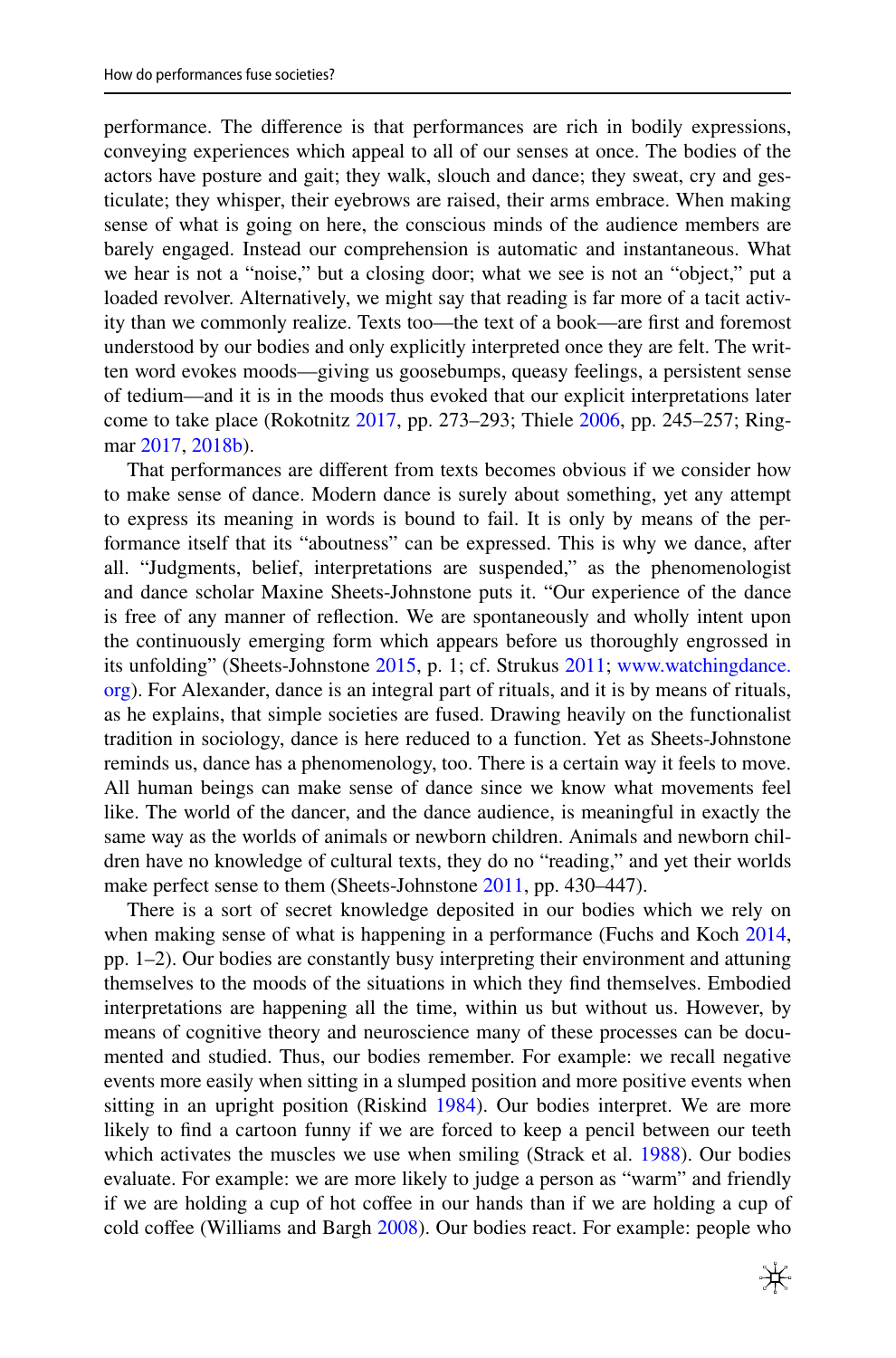experience social ostracism are more likely to take warm bath (Bargh and Shalev [2012](#page-11-8)). But our bodies also inhibit reactions. For example: a person whose frowning muscles have been injected with botox has more problems understanding the nega-tive content of a text (Havas et al. [2010](#page-12-10)). As a result of body-based processes such as these, there is often no need for our conscious minds to engage. Our bodies have already understood the situation—behind our backs, as it were.

This is not to say that interpretation is all a matter of neurophysiology. There is a cultural life of the body too (Ringmar [2018a\)](#page-13-14). There are ways to stand in an elevator which difers from one culture to the next; a certain way in which French women walk which is diferent from that of American women; and boys and girls throw balls in quite distinctive ways—at least they did so back in the 1970s (Young [1980,](#page-15-0) pp. 137–156; cf. Johnson [2008](#page-12-11), pp. 22–23). These are prelinguistic, yet socially determined and thereby cultural, diferences, and preconceptions for the way we make sense of our interaction with others. We learn the ways of the body already in the womb and later in school or in any of the many other disciplinary institutions our societies have set up. Sometimes the teaching is explicit, but often it is only tacitly conveyed (Wacquant [2005](#page-14-7), pp. 445–474; Lande [2007](#page-13-15), pp. 95–108). In the end, our postures and our movements become habits; something we do, unrefectively, without thinking much about it (Camic [1986](#page-12-12), p. 1056). The body is encultured, just as culture is embodied. We need a defnition of culture which includes these bodily efects, and a cultural sociology of performance needs it urgently.

## **Rituals and fusion**

With the help of recent research in the cognitive neurosciences, we can say far more about how these embodied interpretations take place. Rituals provide an example. In a ritual, the bodies of the participants are communicating with each other directly and automatically, unimpeded by explicit deliberations. Such efects occur whenever the bodies of the performers are in close physical proximity to each other and when they go through the same, or very similar, actions at the same time. Synchronizing the actions by means of a rhythm helps too, such as when we dance, or march, together. "Words are inadequate to describe the emotions aroused by the prolonged movement in unison that drilling involved," William McNeill noted when remembering the military exercises he went through during the Second World War (McNeill [2008](#page-13-16), p. 2). "A sense of pervasive well-being is what I recall; more specifcally, a strange sense of personal enlargement; a sort of swelling out, becoming bigger than life, thanks to the participation in collective ritual." McNeill refers to this swelling out as "muscular bonding."

Neuroscience can explain what is going on here. Whenever bodies in close proximity to each other engage in synchronized movements, a number of physiological processes are synchronized too, including breathing and heart beats, blood pressures, gastric and endocrinal processes (Weinstein et al. [2016](#page-14-8), pp. 152–158; Wiltermuth and Heath  $2009$ , pp.  $1-5$ ; Pearce et al.  $2016$ , pp. 596–612). This in turn leads to a synchronization of various psychological and cognitive processes and states. Thus people who sing, pray or row a boat together are more likely to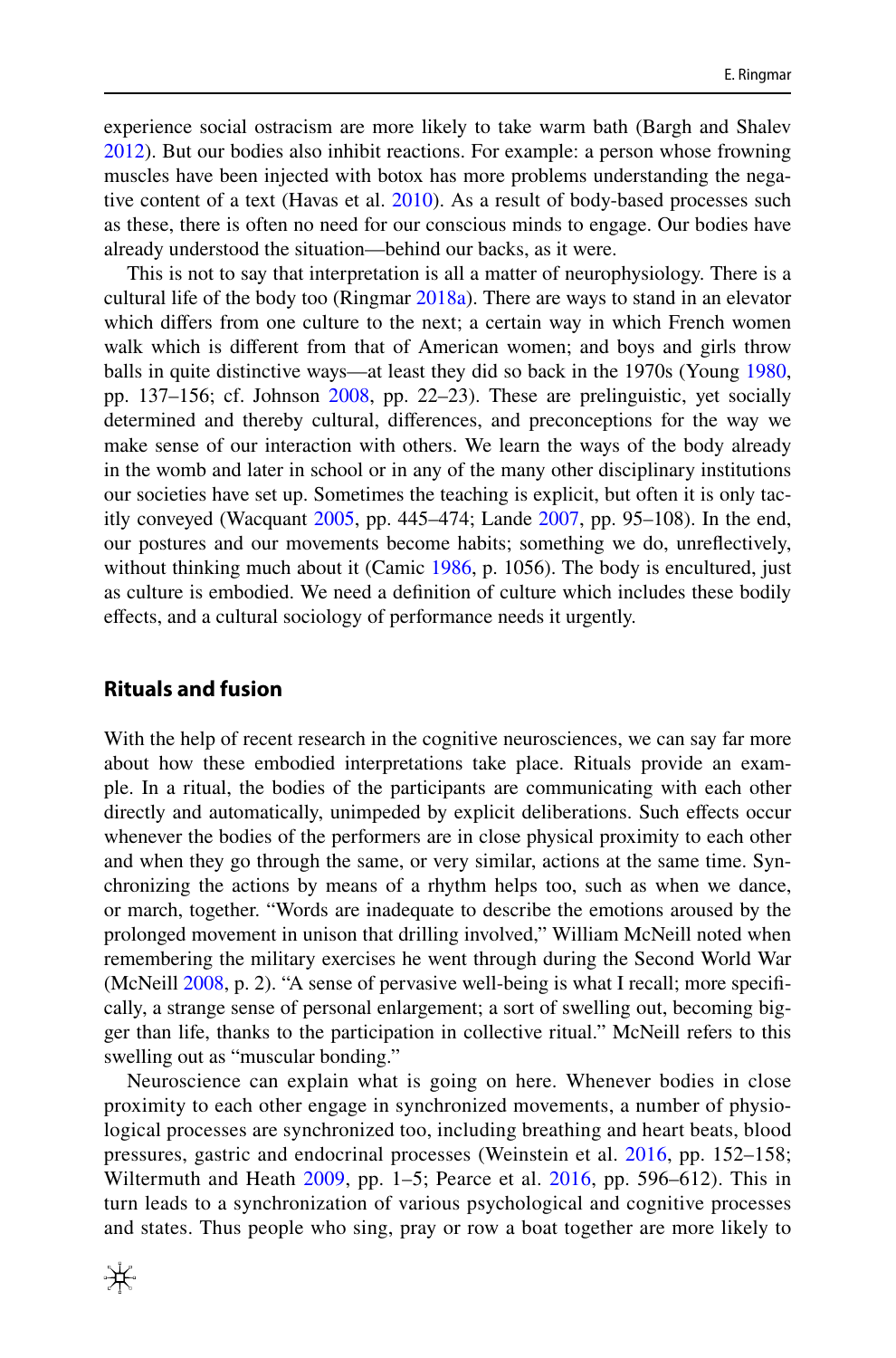empathize with each other and appreciate each other's opinions; they are even more likely to think about the same things and in a similar fashion (Vacharkulksemsuk and Fredrickson [2012](#page-14-10), pp. 399–400; Sebanz et al. [2006](#page-14-11), pp. 70–76; Hove and Risen [2009,](#page-12-13) pp. 949–960). Likewise, when we dance or march in goose-step, dopamine levels in the brain are raised (Chanda and Levitin [2013\)](#page-12-14). We are happy to be together and much happier than if we had danced or marched alone. By moving together each individual body attunes itself to the bodies of others and together the bodies attune themselves to the situation in which they fnd themselves. We are moved as we move (Fuchs and Koch  $2014$ ). These results obtain between total strangers too, and even in the absence of any other form of communication. Singing together we come to identify with the group as a whole even if we do not know any of the other members (Wiltermuth and Heath [2009](#page-14-9); cf. Hopkins et al. [2016](#page-12-15)). From the point of view of evolutionary biology all of this makes perfect sense. After all, it is easy to imagine ways in which dopamine release in response to coordinated physical activity is favored by biological evolution.

This coordination resembles the way individual bodies are coordinated in schools of fsh or herds of deer. It is as though all individuals were united into a larger whole. Neuroscientists, without sociological training, have no qualms referring to such wholes as "superorganisms" (Hölldobler and Wilson [2008\)](#page-12-16). If we fnd such language disconcerting, we could perhaps talk about these shared bodily effects as a matter of "entitativity," "the perception of a group as a unifed entity" (Sacchi et al. [2009,](#page-14-12) pp. 321–332). Entitativity is of course a topic that sociologists long have discussed, going back to the work of William McDougall in the 1920s and Donald Campbell in the 1950s (McDougall [1920;](#page-13-18) Camp-bell [1958](#page-12-17)). And in any case these superorganisms have no existence or status beyond the synchronized activities in which the individuals take part. Once the music stops, the movements cease, the individual bodies disperse and the shared body effect is gone. As a former member of such a superorganism we may feel as though we had woken up from a dream, or perhaps from a nightmare.

Rituals, Alexander insists, belong in simple societies whereas theatrical performances belong in complex societies. Comparing societies across space and time we can easily agree that this is the case. The question is only how this fact should be explained. As long as we only consider the functional efects of rituals—their ability to fuse societies—this is difficult to do. If anything, from a functionalist perspective we would expect the opposite outcome. In a ritual, after all, it does not matter what people think or believe as long as they perform the requisite acts in the required fashion. What matters is orthopraxy, not orthodoxy (Watson [1993,](#page-14-13) pp. 84–87). For this reason, one would predict that rituals characterized complex societies, not simple ones. It is in complex societies, after all, that there is little agreement on values, projects, interests, and identities. From a neurophysiological point of view, however, the observed facts make sense. Rituals require physical proximity, muscular bonding and the opportunity to synchronize bodies to the same rhythms. This is impossible to do in a large society where people live far away from each other and public gatherings are incidental and of only limited duration.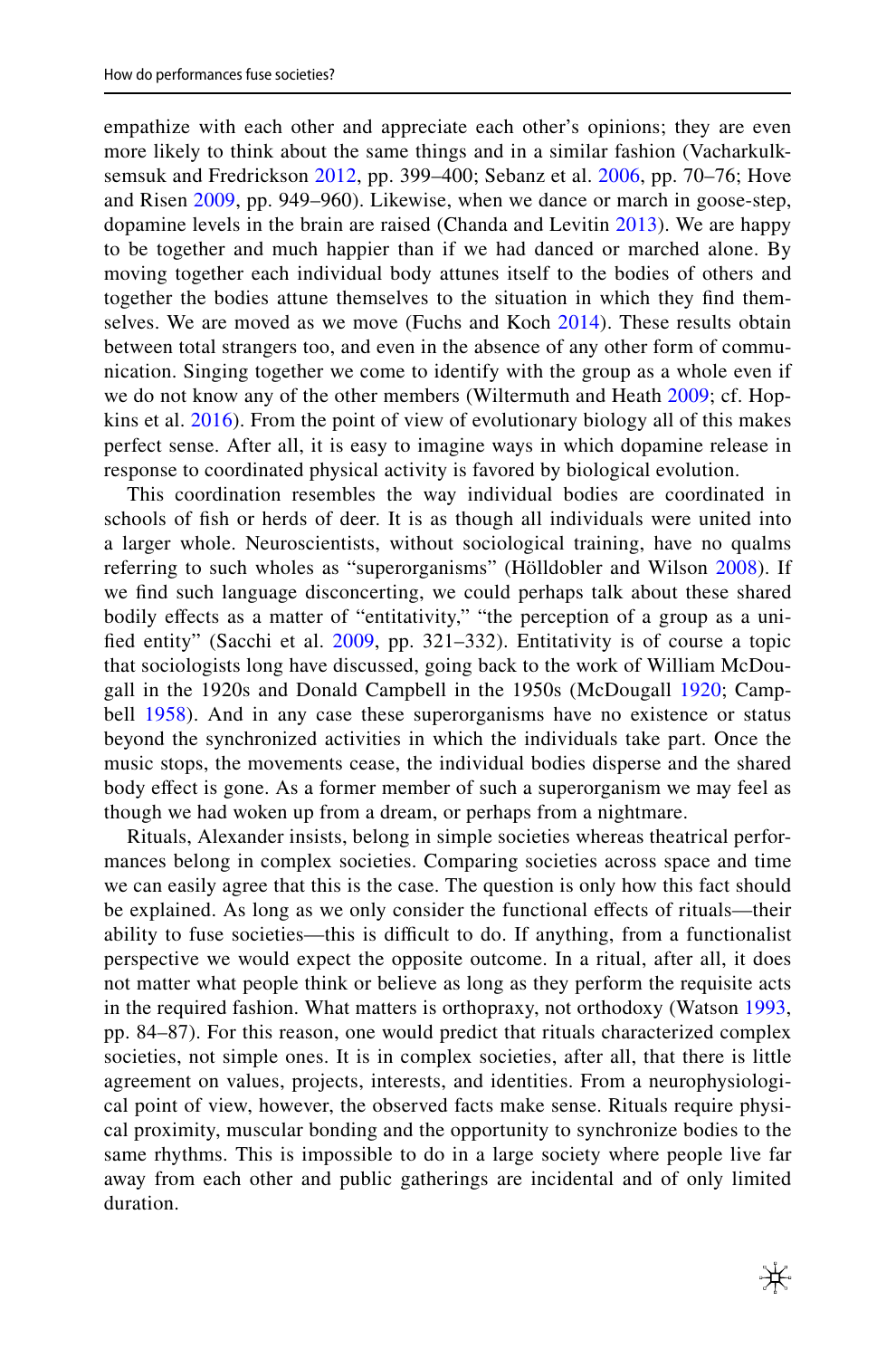#### **Doing and watching**

Consider another puzzle to which neuro-cognitive theater scholars provide a solution. Rituals and theatrical performances, says Alexander, are both ways in which societies are fused, yet we may wonder why one kind of performance so successfully can substitute for the other. After all, the two are quite distinct. Theatrical performances have an explicit cognitive content whereas rituals, on the whole, do not. Or consider the positions of the people on whom the respective performances are supposed to achieve their efects. In rituals there is no distinction between participants and audience members—they are all active; chanting, dancing, praying together but in the theater a proscenium frames the performance and separates actors from spectators. Even if they do take part too, the parts which the audience members take are far more passive. Yet in both cases, despite the diferences in set-up, fusion is supposed to be the eventual result.

As neuroscientists have discovered, however, doing and watching are more closely related than we previously thought (Rizzolatti and Craighero [2004,](#page-13-19) pp. 169–192; Gallese  $2005$ , pp. 19–30; Summers-Effler et al.  $2015$ ). In the brain there are separate centers responsible for visual perception and intentional action. Curiously, however, when observing another person carrying out a certain task, it is not only the neurons in the visual center that fre but the neurons in the center responsible for actions too. As far as the brain is concerned, what is perceived is also enacted. This, neuroscientists have hypothesized, is how we come to understand what other people are doing and how we learn to ascribe intentions to their actions (Moore and Dunham [2014\)](#page-13-20). If the motor cortices of infants resonate directly when they see their parents stick out their tongues, they have no need to consciously interpret what they see. This is not a learned behavior and it is not culturally constructed. Rather, our bodies are hardwired to make sense of the world in a distinctly human fashion. A baby only 42 min old can do it (Meltzoff [2002](#page-13-21), p. 23).

The most common way to think about this discovery is in terms of the potential for imitation—hence the moniker "mirror neurons" (Rizzolatti and Craighero [2004\)](#page-13-19). And there is no doubt that social life contains a lot of imitative behavior. By means of neuroimaging techniques, we can document the "chameleon efects" which occur whenever people automatically, and without quite realizing it, adopt similar bodily postures, fold their arms in the same way, yawn or laugh in the same fashion (Chartrand and Bargh [1999](#page-12-19), pp. 893–910; Maister and Tsakiris [2016](#page-13-22), pp. 108–113; Lakin et al. [2003](#page-12-20), pp. 145–162; Schmidt et al. [2014](#page-14-15), pp. 1–13). According to the rather overblown claims made on their behalf, mirror neurons can explain much-discussed social science topics such as the origin of empathy and perhaps even political soli-darity (Gallese et al. [2007,](#page-12-21) pp. 150–153; cf. Singer and Lamm [2009\)](#page-14-16). Yet mirroring cannot be the main task of these neurons. This should be obvious frst of all since they initially were discovered in macaque monkeys. Although the members of a troop of monkeys react attentively and next to instantaneously to each other's actions, monkeys engage in next to no imitative behavior. Monkeys, surprisingly, do not ape each other (Booth [2016](#page-11-9), p. 11). Moreover, what typically is called for in social interaction is not imitation, but instead what we might think of as an adequate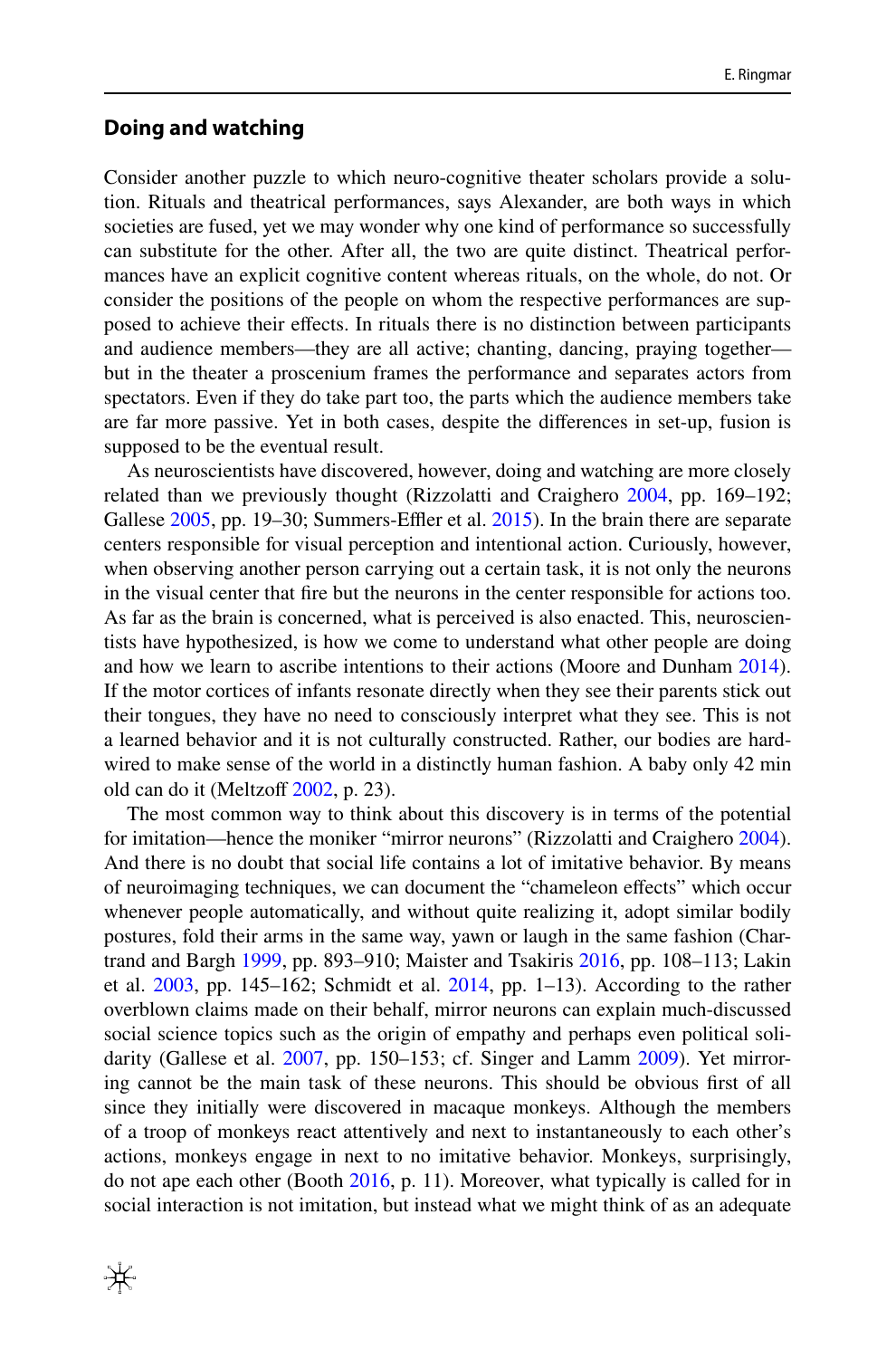response. If we, in a conversational setting, simply reiterate what others are saying, we will be considered eccentric or worse, and if we, as parents, respond to a crying child by ourselves crying, we fail in our parental duties. Realizing as much, some neuroscientist too have started questioning the notion of "mirroring" (Rochat and Passos-Ferreira [2010](#page-13-23), pp. 201–207).

As all sociologists should know, we have been here before. Imitation was a fashionable topic at the end of the nineteenth-century, associated in particular with the writings of Gabriel Tarde, for whom mirroring was the basic mechanism by means of which society was established and maintained (Tarde [1903](#page-14-17), pp. 11, 28). Yet, even back then, not everyone was convinced. George Herbert Mead, for one, regarded imitation at best as a derivative, secondary, process (Madzia [2013](#page-13-24), p. 204). It is instead by taking the role of the other, and by seeing ourselves from a generalized point of view, that consciousness and a sense of self emerge. Role-taking is not imitation, but instead a question of knowing how to go on. First one of us initiates a movement—Mead called it an "attitude"—but before we have had a chance to complete it, our partners have initiated movements of their own, to which we in turn respond (Madzia [2013,](#page-13-24) pp. 207–210; Booth [2016](#page-11-9), pp. 6–9; cf. Collins [2004](#page-12-5)). This action–reaction–action cascade is instantaneous and presymbolic. Our bodies, not our conscious minds, are in charge.

Mirror neurons explain how such action–reaction–action cascades are possible (Gallese [2001,](#page-12-22) p. 41). They also explain how audience members make sense of theater performances. Thus if, in a play, a woman touches a man, our brains immediately transform the visual stimulus into an activation of the brain areas involved in our own experience of touch; if a zipper is opened or a liquid slurped, the same motor systems are activated in us, resulting in a whole range of anticipations and premonitions (Rokotnitz [2008,](#page-14-18) pp. 412–413). Moreover, the feelings we associate with actions such as these, and the memories associated with those feelings, are activated too, making us understand what is going on well in advance of our explicit interpretation of it (Damasio [1994](#page-12-2), pp. 180–191). The theater makes us feel, in the frst instance, not by encouraging interpretations of feeling-states, but by activating our own experiences of those states (Cook [2009,](#page-12-23) pp. 114–115). The laughs and tears on the faces of the actors may be fake, but the laughs and tears on the faces of the audience members are real.

In this way a neuro-cognitive perspective on performances comes to reveal a cultural prejudice. Alexander inherits the distinction between rituals and the theater from the frst generation of sociologists, and by implication he comes to presume the same separation between the modern and the primitive. We moderns are rational, cognitive, brain-based, creatures in control of our bodies and our movements; we attend public performances and react to them as we read them. Fusion, to the extent that it occurs, is thus a cognitive activity. Primitive people, by contrast, are irrational, emotional and body-based. For them fusion is enacted in rituals through which, as Alexander puts it, "the body literally becomes the text." From a neuro-cognitive perspective, however, no such clear-cut distinctions can be made. Doing and watching are not that diferent from each other. Our bodies are still with us after all and they do what bodies always have done. Durkheim's efervescent Aborigines are us.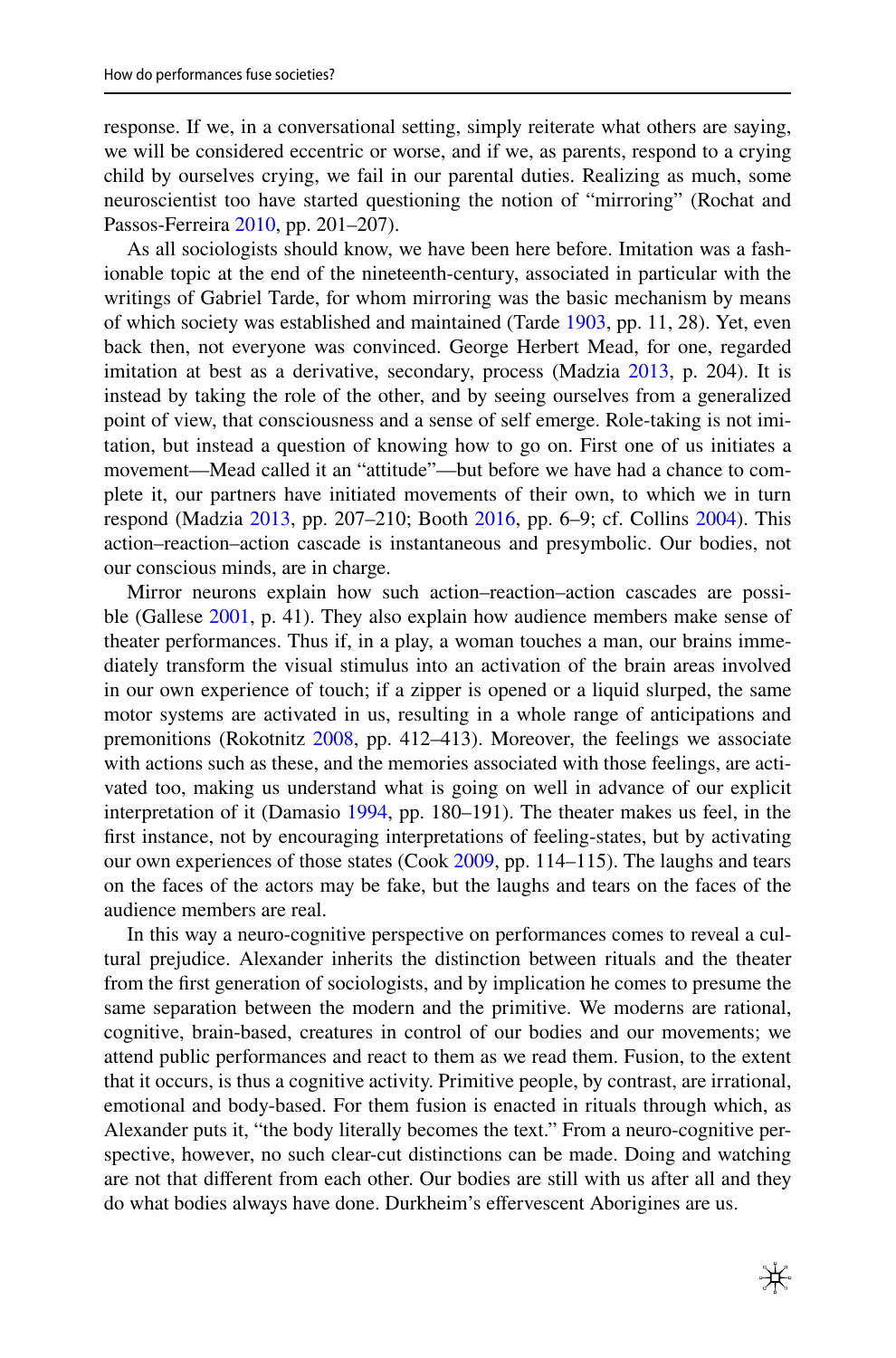#### **Joint attention**

₩

Fusion is particularly difcult to achieve in complex societies, Alexander concludes, and given the importance of physical proximity, it is easy to understand why. Today social performances are more than anything likely to be staged in mass media, in front of TV cameras or on the internet. The public spaces which open up here are far larger than anything we can fnd in a theater and the publics paying attention to them are widely scattered. Chances are we are watching the performances alone, on our respective screens, and not even at the same time as others. The challenge is to explain how fusion can be achieved even under such dispersed conditions.

Consider this issue of as a question of joint attention. The propensity to pay attention to things together with others is another innate feature of our cognitive physiology. Thus newborns learn about the world by following their parents' gaze and by looking at whatever their parents are pointing at (Tomasello [1995,](#page-14-19) pp. 103–130). This too happens automatically, as if by itself, and it is not something that we need to learn. The tendency to follow the gaze of others remains with us throughout our lives and it has a number of far-reaching consequences (Boothby et al. [2014,](#page-11-10) pp. 2209–2216; Shteynberg et al. [2014,](#page-14-20) pp. 1102–1114). For example: we remember things in much greater detail if we observe them together with others, and joint attention gives more emphasis both to emotional reactions and evaluative judgments (Eskenazi et al. [2013](#page-12-24); Shteynberg [2010\)](#page-14-21). If we pay attention to a sad video clip together with another person it becomes more sad than if we watch it alone, and joint attention to a piece of chocolate makes it tastier (Boothby et al. [2014;](#page-11-10) Shteynberg et al. [2014](#page-14-20)). Moreover, when attending to the same joint tasks, participants show more dedication and more perseverance. Strikingly, these efects arise even between total strangers and without any particular notions regarding the mental states of the other participants (Shteynberg [2015](#page-14-22), p. 582). Joint attention makes things stand out, as we were, and what stands out we regard as more relevant. Once we come to treat something as relevant, we fle it away in our minds as a matter that might require future coordination and communication. Curiously, these efects occur also when the subjects are scattered and neither co-present nor co-contemporaneous with each other. You can watch the performance on your own, you can watch it repeatedly over and over, and each time there will be implied others who will be watching the performance with you. Your reactions, moreover, anticipate and are infuenced by theirs (Pinel et al. [2006](#page-13-25); Shteynberg [2015](#page-14-22), pp. 587–588; Langellier [1983,](#page-13-26) pp. 34–35).

This is how religious communities come to be made up of everyone who goes through the same ritual movements, recites the same prayers and visits the same pilgrimage sites. This is also how entities such as nations come to be imagined. The nation suddenly appears before the eyes of the members of a certain linguistic community as they open their newspapers in the morning and peruse the same headlines (Anderson [2006](#page-11-11)). We are dispersed, but we feel the presence of everyone else reading the same paper at the same time. Cultural sociologists and scholars of nationalism knew this already of course, but by means of neuro-cognitive science we can explain how it works. This should be good news for cultural sociologists who study performances.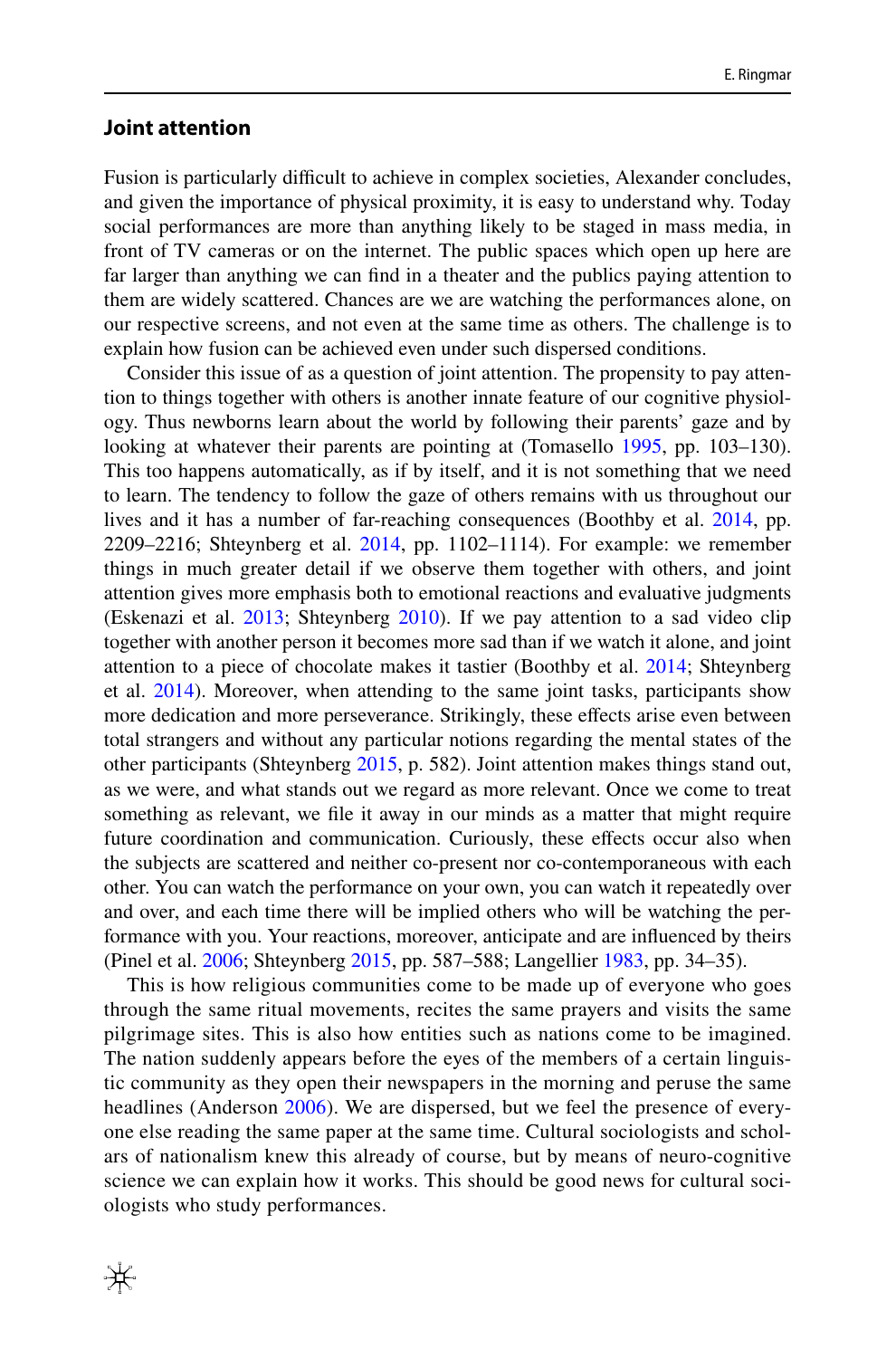## **The weakness of the "strong program"**

By means of a summary, consider the notion that a performance is an "experience." A performance, Alexander argued, is an example of the pragmatics of culture; it is an experience that the members of an audience sit and go through. But we may wonder what exactly an experience is and how we come to have one. Cultural anthropologists have answers to these questions (Geertz [1973b](#page-12-25); Turner [2001](#page-14-23), p. 76; Throop [2003](#page-14-24), p. 223; Cf. Alexander et al. [2011](#page-11-12)). It is only as interpreted, Cliford Geertz argued, that experiences come to exist, and interpretations are arrived at by means of the culture—the "organized systems of signifcant symbols"—of the society in which a person lives. "[U]ndirected by culture patterns, man's behavior would be virtually ungovernable, a mere chaos of pointless acts and exploding emotions, his experience virtually shapeless" (Geertz [1973b](#page-12-25), p. 46). It follows, as a point of logic, that beings without culture can have no experiences.<sup>3</sup> This includes animals, but presumably also people who have sufered serious brain injury, Alzheimer's patients and newborns. "Neonates," as Geertz puts it, are "human only *in posse* anyway."[4](#page-10-1)

Inspired by Geertz, this is how Alexander too understands the pragmatics of culture. The audience makes sense of a performance as it is read, and it is only by means of this act of decoding that something becomes an experience. The task of the social scientist is to reconstruct "the implicit text behind every contingency, the symbolic gesture that frames every action, and the aesthetic envelope that expresses and shapes feeling, belief, and moral conviction" (Alexander and Smith [2011](#page-11-13), p. 2). This is also the rationale behind the so called "strong program" in cultural sociology which aims "to provide meaning centered accounts of social life" by analyzing culture as an autonomous systems of symbolic representations (Alexander and Smith [2011](#page-11-13), p. 2). "What is needed is a Geertzian 'thick description' of the codes, narratives, and symbols that create the textured webs of social meaning" (Alexander and Smith [2002,](#page-11-14) p. 137).

However, as the work of neuro-cognitive theater scholars makes clear, meaning is a far broader notion than the proponents of the strong program acknowledge. Meaning is not initially, and not primarily, the result of interpretations. We do not really read and decode, instead we perceive and experience. And experiences here have a phenomenology which is not reducible to that which can be explicitly interpreted by our minds. An experience is not given in relation to a cogitating subject, but in relation to a sensate body. Although meaning certainly can be discursively constructed and culturally elaborated on, it is originally an embodied event.<sup>[5](#page-10-2)</sup> Or, better put, meaning is frst and foremost a result of the way embodied subjects interact with their environment (Johnson [2008,](#page-12-11) p. 11; Booth [2016](#page-11-9), p. 3). There is a logocentric

<span id="page-10-0"></span><sup>&</sup>lt;sup>3</sup> Fellow anthropologist Victor Turner makes the same point. Turner [\(2001](#page-14-23)), p. 76, Turner and Bruner ([1986\)](#page-14-25), and Throop [\(2003](#page-14-24)), p. 223.

<span id="page-10-1"></span><sup>4</sup> Geertz [\(1973a\)](#page-12-26), p. 405. This is also why new-borns still in the 1980s were operated on without anaesthesia. *The New York Times* [\(1987](#page-14-26)).

<span id="page-10-2"></span><sup>5</sup> "Culture is crude and inhuman," as Eugene Gendlin puts it, "in comparison with what we fnd directly. The intricacy you are now living vastly exceeds what cultural forms have contributed to you." Gendlin ([2003\)](#page-12-27), pp. 100–115.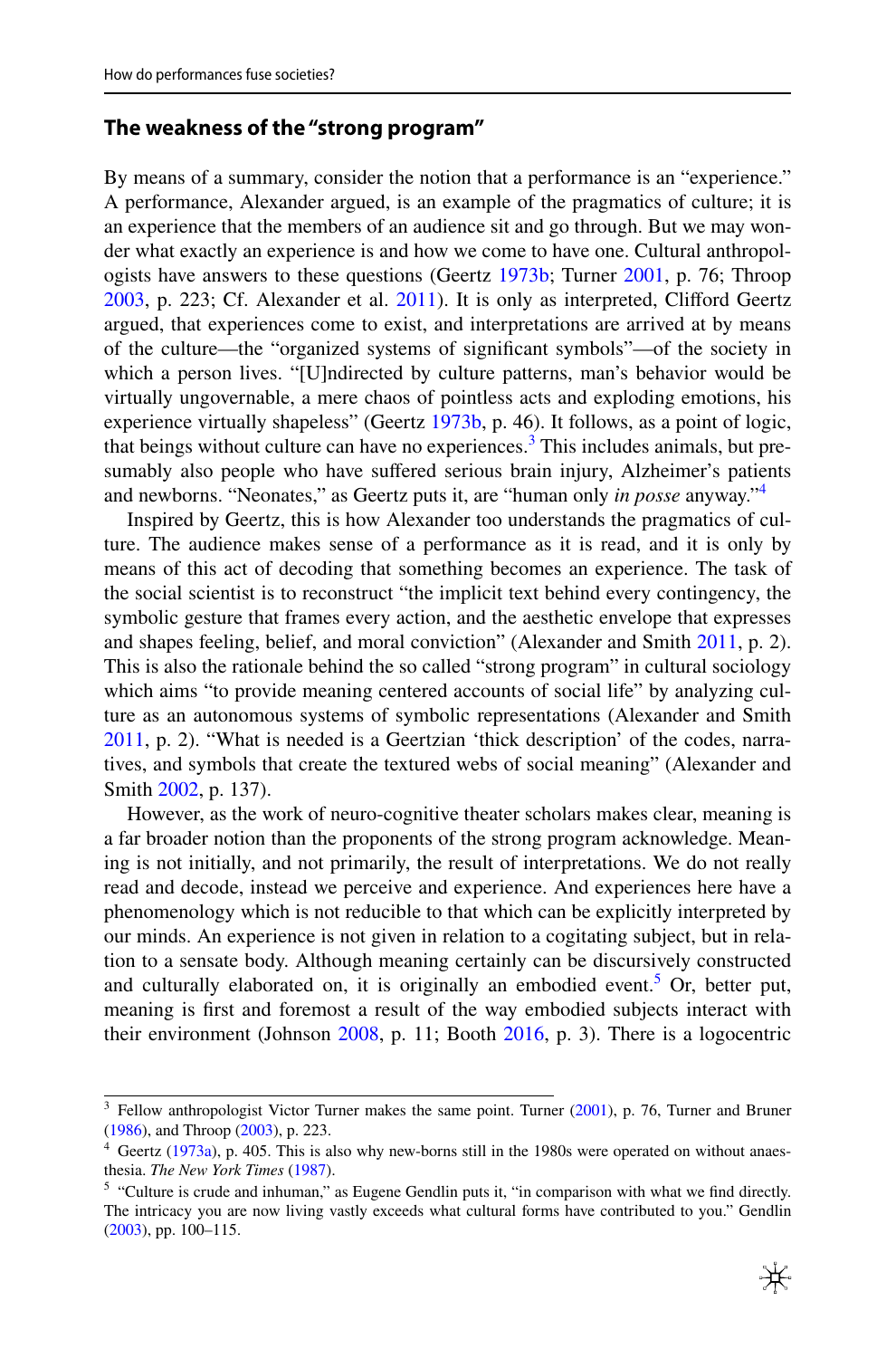bias to Alexander's account, and to the strong program more generally, which it, too, is a legacy of a turn-of-the-twentieth, modernist, hubris—in this case the structuralism of Ferdinand Saussure and his subsequent followers (Sheets-Johnstone [2011](#page-14-4), p. 427). Meanings, we can conclude, are not contained in some shared, inter-subjective, code which is inherited from previous generations and into which each new generation is socialized. Neither is meaning a function of the way the world is represented in language or in some language analogue. Instead meaning is derived through our direct bodily interaction with the world and only later culturally elaborated on and codifed into a system of symbols. As a result, the world is just as meaningful, if in a diferent fashion, to animals who engage in no explicit interpretations, and it is meaningful to newborns too who have no words in which to describe it. Interpretivists arrive on the scene too late as it were, once meaning already has happened. Yet by paying more attention to cognitive theory and neuroscience, cultural sociologists too will be able to show up on time.

**Acknowledgements** Thanks to Naomi Rokotnitz for reading the text with such a critical eye, and to Rhonda Blair, Jason Mast and Lars Svendsen for comments and suggestions. The indefatigable librarians at Internet Archive and Library Genesis were as obliging as always.

# **References**

- <span id="page-11-1"></span>Alexander, Jefrey C. 2004. Cultural Pragmatics: Social Performance between Ritual and Strategy. *Sociological Theory* 22 (4): 527–573.
- <span id="page-11-2"></span>Alexander, Jefrey C. 2006a. From the Depths of Despair: Performance, Counter Performance, and 'September 11'. In *Social Performance: Symbolic Action, Cultural Pragmatics, and Ritual*, ed. Jefrey C. Alexander, Bernhard Giesen, and Jason L. Mast, 91–114. Cambridge: Cambridge University Press.

<span id="page-11-7"></span>Alexander, Jefrey C. 2006b. *The Civil Sphere*. Oxford: Oxford University Press.

- <span id="page-11-4"></span>Alexander, Jefrey C. 2011. The Fate of the Dramatic in Modern Society: Social Theory and the Theatrical Avant-Garde. *Theory, Culture & Society*, November 22.
- <span id="page-11-3"></span>Alexander, Jefrey C. 2010. *The Performance of Politics: Obama's Victory and the Democratic Struggle for Power*. New York: Oxford University Press.
- <span id="page-11-0"></span>Alexander, Jefrey C., Bernhard Giesen, and Jason L. Mast (eds.). 2006. *Social Performance: Symbolic Action, Cultural Pragmatics, and Ritual*. Cambridge: Cambridge University Press.
- <span id="page-11-13"></span>Alexander, Jefrey C., and Philip Smith. 2011. Introduction: The Rise and Fall and Rise of Cliford Geertz. In *Interpreting Cliford Geertz*. *Cultural Sociology*, 1–6. New York: Palgrave Macmillan.
- <span id="page-11-14"></span>Alexander, Jefrey C., and Philip Smith. 2002. The Strong Program in Cultural Theory: Elements of a Structural Hermeneutics. In *Handbook of Sociological Theory*, ed. Jonathan H. Turner, 135–150. New York: Kluwer.
- <span id="page-11-12"></span>Alexander, Jefrey C., Philip Smith, and Matthew Norton (eds.). 2011. *Interpreting Cliford Geertz: Cultural Investigation in the Social Sciences*. New York: Palgrave Macmillan.
- <span id="page-11-11"></span>Anderson, Benedict. 2006. *Imagined Communities: Refections on the Origin and Spread of Nationalism*, New ed. London: Verso.
- <span id="page-11-8"></span>Bargh, John A., and Idit Shalev. 2012. The Substitutability of Physical and Social Warmth in Daily Life. *Emotion* 12 (1): 154.
- <span id="page-11-6"></span>Blair, Rhonda. 2009. Cognitive Neuroscience and Acting: Imagination, Conceptual Blending, and Empathy. *TDR: The Drama Review* 53 (4): 92–103.
- <span id="page-11-5"></span>Blair, Rhonda. 2008. *The Actor, Image, and Action: Acting and Cognitive Neuroscience*. London: Routledge.
- <span id="page-11-9"></span>Booth, Kelvin J. 2016. The Meaning of the Social Body: Bringing George Herbert Mead to Mark Johnson's Theory of Embodied Mind. *William James Studies*, 1.
- <span id="page-11-10"></span>Boothby, Erica J., Margaret S. Clark, and John A. Bargh. 2014. Shared Experiences Are Amplifed. *Psychological Science* 25 (12): 2209–2216.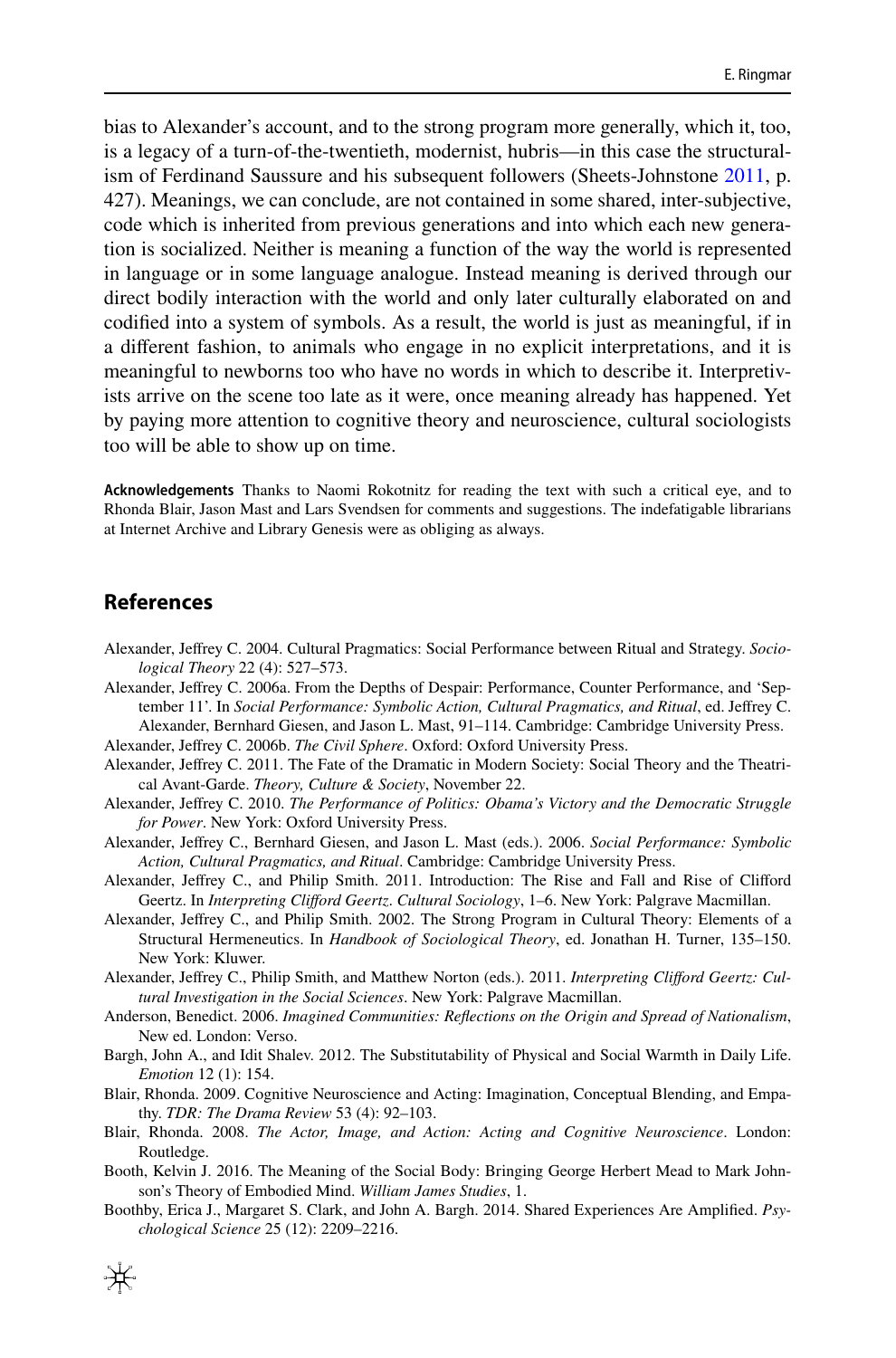<span id="page-12-12"></span>Camic, Charles. 1986. The Matter of Habit. *American Journal of Sociology* 91 (5): 1039–1087.

- <span id="page-12-17"></span>Campbell, Donald T. 1958. Common Fate, Similarity, and Other Indices of the Status of Aggregates of Persons as Social Entities. *Behavioral Science* 3 (1): 14–25.
- <span id="page-12-14"></span>Chanda, Mona Lisa, and Daniel J. Levitin. 2013. The Neurochemistry of Music. *Trends in Cognitive Sciences* 17 (4): 179–193.
- <span id="page-12-19"></span>Chartrand, Tanya L., and John A. Bargh. 1999. The Chameleon Efect: The Perception-Behavior Link and Social Interaction. *Journal of Personality and Social Psychology* 76 (6): 893–910.

<span id="page-12-5"></span>Collins, Randall. 2004. *Interaction Ritual Chains*. Princeton: Princeton Universitiy Press.

- <span id="page-12-0"></span>Cook, Amy. 2010. *Shakespearean Neuroplay: Reinvigorating the Study of Dramatic Texts and Performance Through Cognitive Science*. New York: Palgrave Macmillan.
- <span id="page-12-23"></span>Cook, Amy. 2009. Wrinkles, Wormholes, and Hamlet: The Wooster Group's Hamlet as a Challenge to Periodicity. *TDR: The Drama Review* 53 (4): 104–119.
- <span id="page-12-2"></span>Damasio, Antonio R. 1994. *Descartes' Error: Emotion, Reason, and the Human Brain*. New York: Penguin Books.
- <span id="page-12-8"></span>Diamond, Elin. 2000. Re: Blau, Butler, Beckett, and the Politics of Seeming. *TDR (1988-)* 44 (4): 31–43.
- <span id="page-12-24"></span>Eskenazi, Terry, Adam Doerrfeld, Gordon D. Logan, Guenther Knoblich, and Natalie Sebanz. 2013. Your Words Are My Words: Efects of Acting Together on Encoding. *The Quarterly Journal of Experimental Psychology* 66 (5): 1026–1034.
- <span id="page-12-3"></span>Fauconnier, Gilles, and Mark Turner. 2003. *The Way We Think: Conceptual Blending and the Mind's Hidden Complexities*. New York: Basic Books.
- <span id="page-12-9"></span>Fuchs, Thomas, and Sabine C. Koch. 2014. Embodied Affectivity: On Moving and Being Moved. *Frontiers in Psychology* 5.
- <span id="page-12-18"></span>Gallese, Vittorio. 2005. The Intentional Attunement Hypothesis the Mirror Neuron System and Its Role in Interpersonal Relations. In *Biomimetic Neural Learning for Intelligent Robots*, 19–30. New York: Springer.
- <span id="page-12-22"></span>Gallese, Vittorio. 2001. The Shared Manifold Hypothesis: From Mirror Neurons to Empathy. *Journal of Consciousness Studies* 8 (5–7): 5–7.
- <span id="page-12-21"></span>Gallese, Vittorio, Morris N. Eagle, and Paolo Migone. 2007. Intentional Attunement: Mirror Neurons and the Neural Underpinnings of Interpersonal Relations. *Journal of the American Psychoanalytic Association* 55 (1): 131–175.
- <span id="page-12-26"></span>Geertz, Cliford. 1973. Person, Time, and Conduct in Bali. In *The Interpretation of Cultures: Selected Essays*, 360–411. New York: Basic Books.
- <span id="page-12-25"></span>Geertz, Cliford. 1973b. *"The Interpretation of Cultures: Selected Essays*. New York: Basic Books.
- <span id="page-12-27"></span>Gendlin, Eugene T. 2003. Beyond Postmodernism. *Understanding Experience: Psychotherapy and Postmodernism*, 100–115.
- <span id="page-12-10"></span>Havas, David A., Arthur M. Glenberg, Karol A. Gutowski, Mark J. Lucarelli, and Richard J. Davidson. 2010. Cosmetic Use of Botulinum Toxin-A Afects Processing of Emotional Language. *Psychological Science* 21 (7): 895–900.
- <span id="page-12-7"></span>Heider, Anne, and R. Stephen Warner. 2010. Bodies in Sync: Interaction Ritual Theory Applied to Sacred Harp Singing. *Sociology of Religion* 71 (1): 76–97.
- <span id="page-12-6"></span>Heinskou, Marie Bruvik, and Lasse Suonperä Liebst. 2016. On the Elementary Neural Forms of Micro-Interactional Rituals: Integrating Autonomic Nervous System Functioning Into Interaction Ritual Theory. *Sociological Forum* 31 (2): 354–376.
- <span id="page-12-16"></span>Hölldobler, Bert, and Edward O. Wilson. 2008. *The Superorganism: The Beauty, Elegance, and Strangeness of Insect Societies*, 1st ed. New York: W. W. Norton & Company.
- <span id="page-12-15"></span>Hopkins, Nick, Stephen D. Reicher, Sammyh S. Khan, Shruti Tewari, Narayanan Srinivasan, and Cliford Stevenson. 2016. Explaining Efervescence: Investigating the Relationship between Shared Social Identity and Positive Experience in Crowds. *Cognition and Emotion* 30 (1): 20–32.
- <span id="page-12-13"></span>Hove, Michael J., and Jane L. Risen. 2009. It's All in the Timing: Interpersonal Synchrony Increases Afliation. *Social Cognition* 27 (6): 949–960.
- <span id="page-12-11"></span>Johnson, Mark. 2008. *The Meaning of the Body: Aesthetics of Human Understanding*. Chicago: University of Chicago Press.
- <span id="page-12-4"></span>Kelso, J.A.Scott. 1995. *Dynamic Patterns: The Self-Organization of Brain and Behavior (Complex Adaptive Systems)*, 1995. Cambridge: The MIT Press.
- <span id="page-12-20"></span>Lakin, Jessica L., Valerie E. Jeferis, Clara Michelle Cheng, and Tanya L. Chartrand. 2003. The Chameleon Efect as Social Glue: Evidence for the Evolutionary Signifcance of Nonconscious Mimicry. *Journal of Nonverbal Behavior* 27 (3): 145–162.
- <span id="page-12-1"></span>Lakof, George, and Mark Johnson. 2003. *Metaphors We Live By*. Chicago: University of Chicago Press.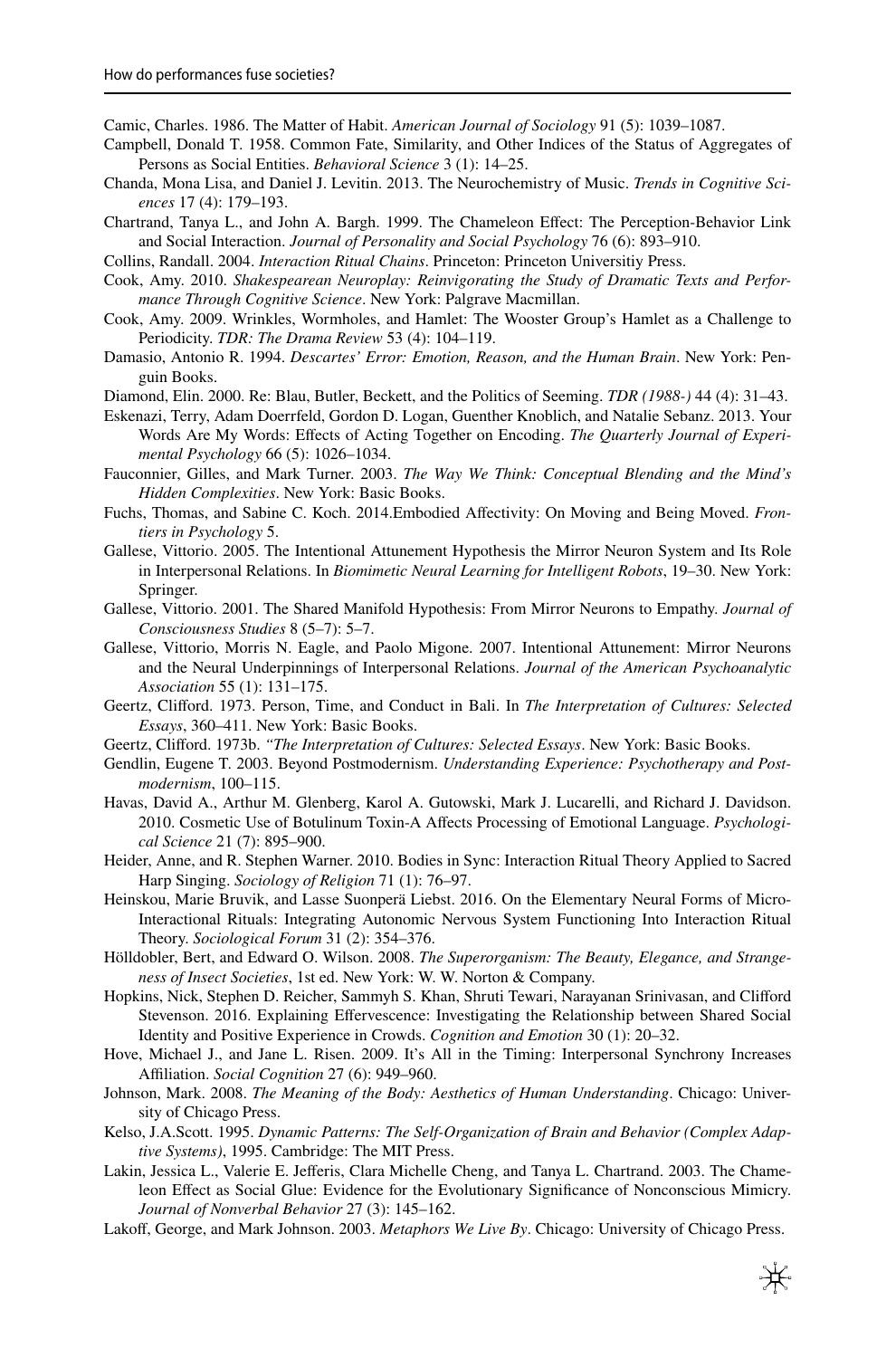- <span id="page-13-5"></span>Lakoff, George, and Mark Johnson. 1999. *Philosophy in the Flesh: The Embodied Mind and Its Challenge to Western Thought*. New York: Basic Books.
- <span id="page-13-15"></span>Lande, Brian. 2007. Breathing like a Soldier: Culture Incarnate. *The Sociological Review* 55 (s1): 95–108.
- <span id="page-13-26"></span>Langellier, Kristin M. 1983. A Phenomenological Approach to Audience. *Literature in Performance* 3 (2): 34–39.
- <span id="page-13-6"></span>LeDoux, Joseph E. 1996. *The Emotional Brain: The Mysterious Underpinnings of Emotional Life*. New York: Simon & Schuster.
- <span id="page-13-7"></span>Lewis, Marc D. 2005. Bridging Emotion Theory and Neurobiology through Dynamic Systems Modeling. *Behavioral and Brain Sciences* 28 (2): 169–194.
- <span id="page-13-8"></span>Liebst, Lasse Suonperä. 2019. Exploring the Sources of Collective Efervescence: A Multilevel Study. *Sociological Science* 6: 27–42.
- <span id="page-13-3"></span>Lutterbie, John Harry. 2011. *Toward a General Theory of Acting: Cognitive Science and Performance*. New York: Palgrave Macmillan.
- <span id="page-13-24"></span>Madzia, Roman. 2013. Mead and Self-Embodiment: Imitation, Simulation, and the Problem of Taking the Attitude of the Other. *Österreichische Zeitschrift Für Soziologie* 38 (1): 195–213.
- <span id="page-13-22"></span>Maister, Lara, and Manos Tsakiris. 2016. Intimate Imitation: Automatic Motor Imitation in Romantic Relationships. *Cognition* 152: 108–113.
- <span id="page-13-9"></span>Mancing, Howard. 2010. See the Play, Read the Book. In *Performance and Cognition: Theatre Studies and the Cognitive Turn*, ed. Bruce A. McConachie and F.Elizabeth Hart, 189–205. London: Routledge.
- <span id="page-13-0"></span>Mast, Jason L., and Jefrey C. Alexander. 2019. *Politics of Meaning/Meaning of Politics*, 1st ed. Palgrave Macmillan: Cultural Sociology. Springer International Publishing.
- <span id="page-13-1"></span>McConachie, Bruce A. 2008. *Engaging Audiences: A Cognitive Approach to Spectating in the Theatre*. New York: Palgrave Macmillan.
- <span id="page-13-4"></span>McConachie, Bruce A. 2010. Preface. In *Performance and Cognition: Theatre Studies and the Cognitive Turn*, ed. Bruce A. McConachie and F.Elizabeth Hart, ix–ixv. London: Routledge.
- <span id="page-13-2"></span>McConachie, Bruce A., and F.Elizabeth Hart (eds.). 2010. *Performance and Cognition: Theatre Studies and the Cognitive Turn*. London: Routledge.
- <span id="page-13-18"></span>McDougall, William. 1920. *The Group Mind: A Sketch of the Principles of Collective Psychology*. London: G.P. Putnam's.
- <span id="page-13-16"></span>McNeill, William H. 2008. *Keeping Together in Time: Dance and Drill in Human History*. New York: ACLS Humanities E-Book.
- <span id="page-13-21"></span>Meltzoff, Andrew N. 2002. Elements of a Developmental Theory of Imitation. In *The Imitative Mind: Development, Evolution, and Brain Bases*, ed. Andrew N. Meltzof and Wolfgang Prinz, 19–41. Cambridge: Cambridge University Press.
- <span id="page-13-20"></span>Moore, Chris, and Philip J. Dunham (eds.). 2014. *Joint Attention: Its Origins and Role in Development*. New York: Psychology Press.
- <span id="page-13-17"></span>Pearce, Eiluned, Jacques Launay, Pádraig MacCarron, and Robin I.M. Dunbar. 2016. Tuning in to Others: Exploring Relational and Collective Bonding in Singing and Non-Singing Groups over Time. *Psychology of Music* 63 (4): 596–612.
- <span id="page-13-25"></span>Pinel, Elizabeth C., Anson E. Long, Mark J. Landau, Kira Alexander, and Tom Pyszczynski. 2006. Seeing I to I: A Pathway to Interpersonal Connectedness. *Journal of Personality and Social Psychology* 90 (2): 243.
- <span id="page-13-11"></span>Ringmar, Erik. 2017. Outline of a Non-Deliberative, Mood-Based, Theory of Action. *Philosophia* 45: 1527–1539.
- <span id="page-13-14"></span>Ringmar, Erik. 2018a. What Are Public Moods? *European Journal of Social Theory* 21 (4): 453–469.
- <span id="page-13-12"></span>Ringmar, Erik. 2018. The Problem with Performativity: Comments on the Contributions. *Journal of International Relations and Development*.
- <span id="page-13-13"></span>Riskind, John H. 1984. They Stoop to Conquer: Guiding and Self-Regulatory Functions of Physical Posture after Success and Failure. *Journal of Personality and Social Psychology* 47 (3): 479.
- <span id="page-13-19"></span>Rizzolatti, Giacomo, and Laila Craighero. 2004. The Mirror-Neuron System. *Annual Review of Neuroscience* 27: 169–192.
- <span id="page-13-23"></span>Rochat, Philippe, and Claudia Passos-Ferreira. 2010. From Imitation to Reciprocation and Mutual Recognition. In *Mirror Neuron Systems: The Role of Mirroring Processes in Social Cognition*, ed. Jaime A. Pineda, 191–212. New York: Humana Press.
- <span id="page-13-10"></span>Rokotnitz, Naomi. 2017. Goosebumps, Shivers, Visualization, and Embodied Resonance in the Reading Experience: The God of Small Things. *Poetics Today* 38 (2): 273–293.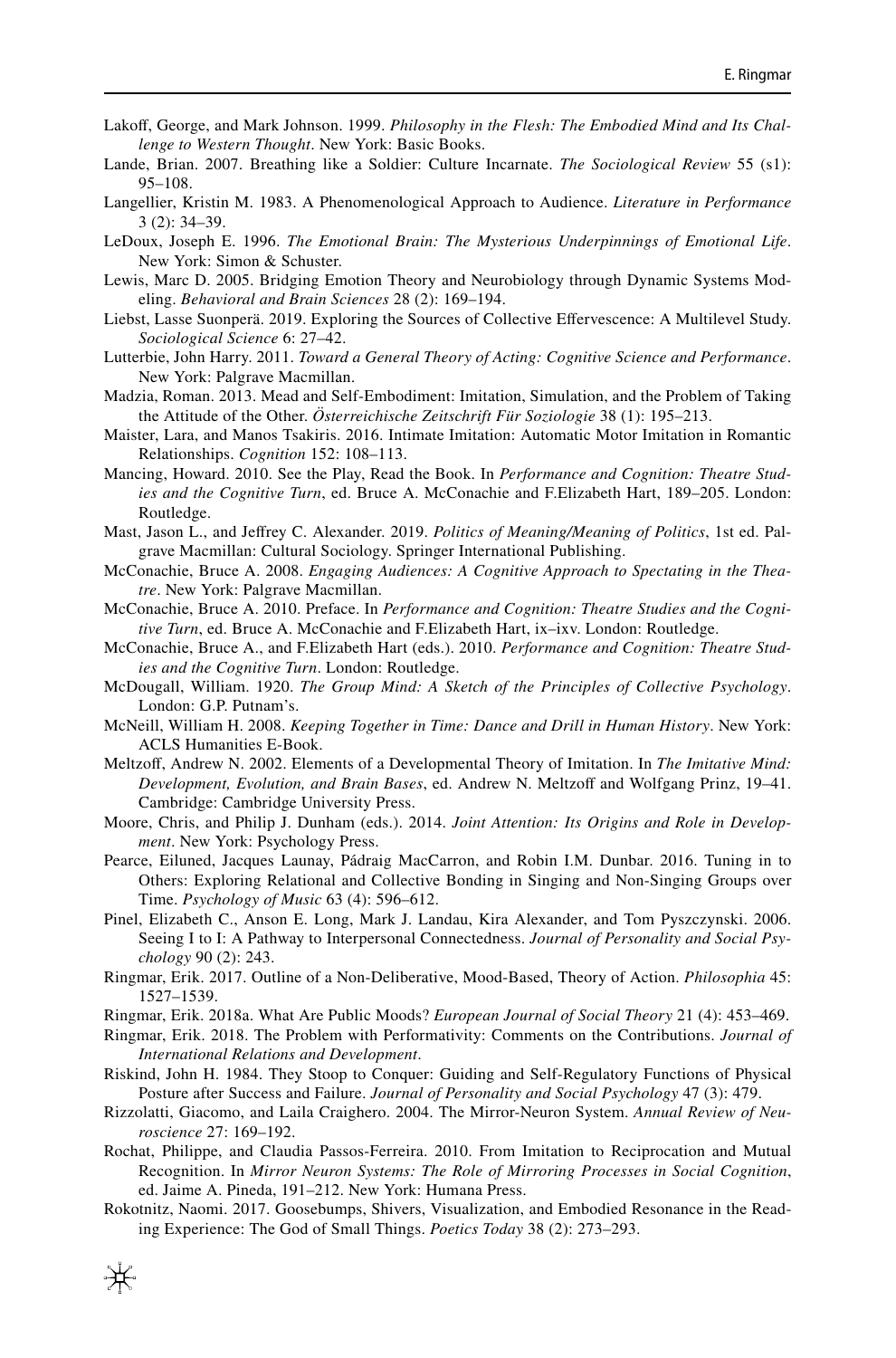- <span id="page-14-18"></span>Rokotnitz, Naomi. 2008. 'Too Far Gone in Disgust': Mirror Neurons and the Manipulation of Embodied Responses in the Libertine. *Confgurations* 16 (3): 399–426.
- <span id="page-14-12"></span>Sacchi, Simona, Emanuele Castano, and Markus Brauer. 2009. Perceiving One's Nation: Entitativity, Agency and Security in the International Arena. *International Journal of Psychology* 44 (5): 321–332.
- <span id="page-14-15"></span>Schmidt, R.C., Lin Nie, Alison Franco, and Michael J. Richardson. 2014. Bodily Synchronization Underlying Joke Telling. *Frontiers in Human Neuroscience* 8: 1–13.
- <span id="page-14-11"></span>Sebanz, Natalie, Harold Bekkering, and Günther Knoblich. 2006. Joint Action: Bodies and Minds Moving Together. *Trends in Cognitive Sciences* 10 (2): 70–76.
- <span id="page-14-2"></span>Sheets-Johnstone, Maxine. 2015. *The Phenomenology of Dance*. Philadelphia: Temple University Press.
- <span id="page-14-4"></span>Sheets-Johnstone, Maxine. 2011. Thinking in Movement. In *The Primacy of Movement*, 419–449. Amsterdam: Benjamins.
- <span id="page-14-21"></span>Shteynberg, Garriy. 2010. A Silent Emergence of Culture: The Social Tuning Efect. *Journal of Personality and Social Psychology* 99 (4): 683.
- <span id="page-14-22"></span>Shteynberg, Garriy. 2015. Shared Attention. *Perspectives on Psychological Science* 10 (5): 579–590.
- <span id="page-14-20"></span>Shteynberg, Garriy, Jacob B. Hirsh, Evan P. Apfelbaum, Jeff T. Larsen, Adam D. Galinsky, and Neal J. Roese. 2014. Feeling More Together: Group Attention Intensifes Emotion. *Emotion* 14 (6): 1102–1114.
- <span id="page-14-16"></span>Singer, Tania, and Claus Lamm. 2009. The Social Neuroscience of Empathy. *Annals of the New York Academy of Sciences* 1156 (1): 81–96.
- <span id="page-14-5"></span>Strack, Fritz, Leonard L. Martin, and Sabine Stepper. 1988. Inhibiting and Facilitating Conditions of the Human Smile: A Nonobtrusive Test of the Facial Feedback Hypothesis. *Journal of Personality and Social Psychology* 54 (5): 768.
- <span id="page-14-3"></span>Strukus, Wanda. 2011. Mining the Gap: Physically Integrated Performance and Kinesthetic Empathy. *Journal of Dramatic Theory and Criticism* 25 (2): 89–105.
- <span id="page-14-14"></span>Summers-Effler, Erika, Justin Van Ness, and Christopher Hausmann. 2015. Peeking in the Black Box: Studying, Theorizing, and Representing the Micro-Foundations of Day-to-Day Interactions. *Journal of Contemporary Ethnography* 44 (4): 450–479.
- <span id="page-14-17"></span>Tarde, Gabriel. 1903. *The Laws of Imitation*. New York: H. Holt and Company.
- <span id="page-14-1"></span>Thiele, Leslie Paul. 2006. *The Heart of Judgment: Practical Wisdom, Neuroscience, and Narrative*. New York: Cambridge University Press.
- <span id="page-14-0"></span>Thompson, Evan. 2010. *Mind in Life: Biology, Phenomenology, and the Sciences of Mind*. Cambridge: Belknap Press.
- <span id="page-14-24"></span>Throop, C. Jason. 2003. Articulating Experience. *Anthropological Theory* 3 (2): 219–241.
- <span id="page-14-19"></span>Tomasello, Michael. 1995. Joint Attention as Social Cognition. In *Joint Attention: Its Origins and Role in Development*, ed. C. Moore and P.J. Dunham, 103–130. Hillsdale, NJ: Erlbaum.
- <span id="page-14-23"></span>Turner, Victor W. 2001. *From Ritual to Theatre: The Human Seriousness of Play*. New York: PAJ Publications.
- <span id="page-14-25"></span>Turner, Victor W., and Edward M. Bruner (eds.). 1986. *The Anthropology of Experience*. Illinois: University of Illinois Press.
- <span id="page-14-10"></span>Vacharkulksemsuk, Tanya, and Barbara L. Fredrickson. 2012. Strangers in Sync: Achieving Embodied Rapport through Shared Movements. *Journal of Experimental Social Psychology* 48 (1): 399–402.
- <span id="page-14-7"></span>Wacquant, Loïc. 2005. Carnal Connections: On Embodiment, Apprenticeship, and Membership. *Qualitative Sociology* 28 (4): 445–474.
- <span id="page-14-13"></span>Watson, James L. 1993. Rites or Beliefs: The Construction of a Unifed Culture in Late Imperial China. In *China's Quest for National Identity*, ed. Lowell Dittmer and Samuel S. Kim. Ithaca: Cornell University Press.
- <span id="page-14-8"></span>Weinstein, Daniel, Jacques Launay, Eiluned Pearce, Robin I.M. Dunbar, and Lauren Stewart. 2016. Singing and Social Bonding: Changes in Connectivity and Pain Threshold as a Function of Group Size. *Evolution and Human Behavior* 37 (2): 152–158.
- <span id="page-14-26"></span>"Why Infant Surgery Without Anesthesia Went Unchallenged." *The New York Times*, December 17, 1987, sec. Opinion.
- <span id="page-14-6"></span>Williams, Lawrence E., and John A. Bargh. 2008. Experiencing Physical Warmth Promotes Interpersonal Warmth. *Science* 322 (5901): 606–607.
- <span id="page-14-9"></span>Wiltermuth, Scott S., and Chip Heath. 2009. Synchrony and Cooperation. *Psychological Science* 20  $(1): 1-5.$